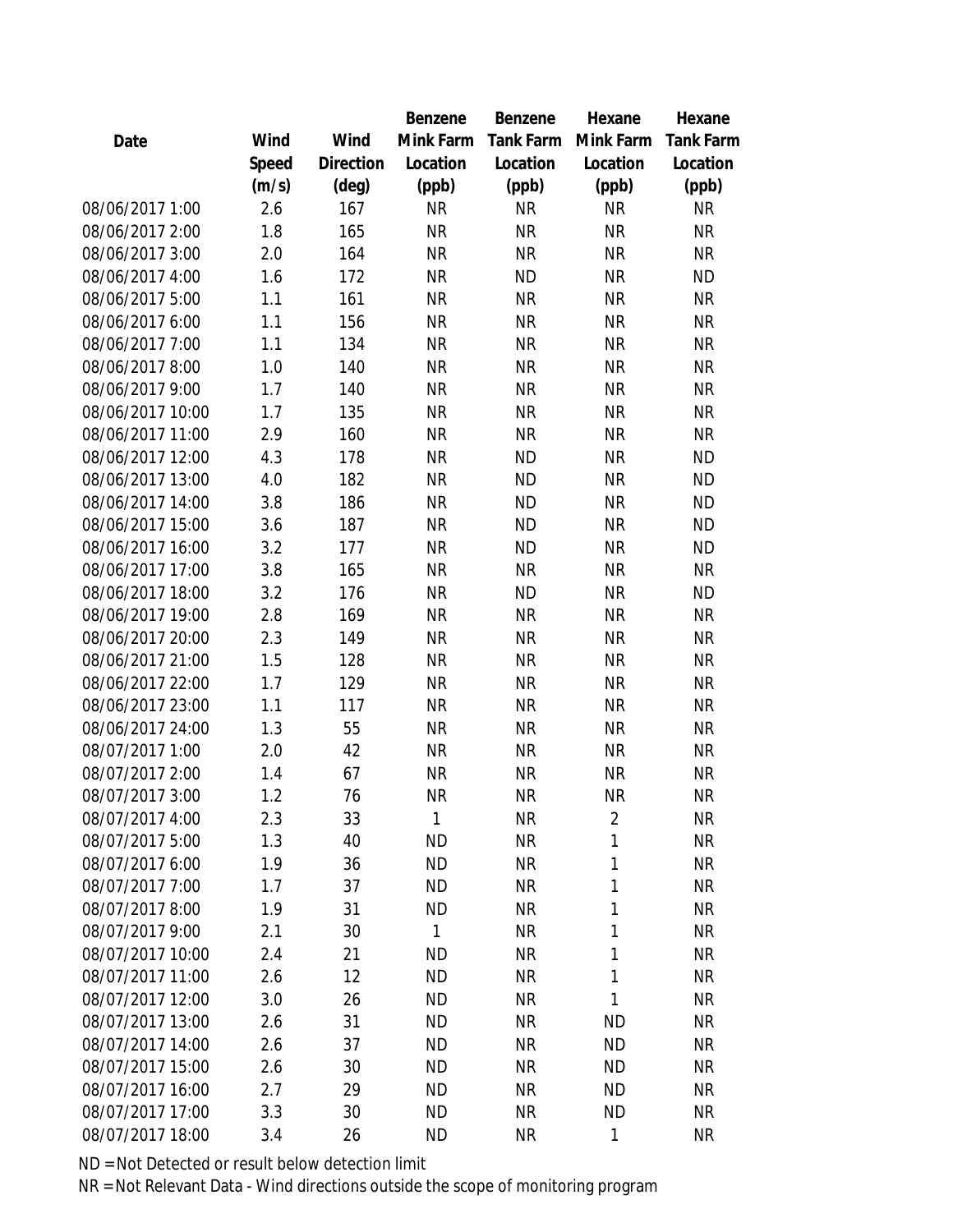| Date             | Wind  | Wind      | Mink Farm | <b>Tank Farm</b> | Mink Farm      | <b>Tank Farm</b> |
|------------------|-------|-----------|-----------|------------------|----------------|------------------|
|                  | Speed | Direction | Location  | Location         | Location       | Location         |
|                  | (m/s) | (deg)     | (ppb)     | (ppb)            | (ppb)          | (ppb)            |
| 08/07/2017 19:00 | 3.6   | 28        | <b>ND</b> | <b>NR</b>        | 1              | <b>NR</b>        |
| 08/07/2017 20:00 | 2.8   | 32        | <b>ND</b> | <b>NR</b>        | <b>ND</b>      | <b>NR</b>        |
| 08/07/2017 21:00 | 1.9   | 32        | <b>ND</b> | <b>NR</b>        | 1              | <b>NR</b>        |
| 08/07/2017 22:00 | 1.6   | 35        | <b>ND</b> | <b>NR</b>        | <b>ND</b>      | <b>NR</b>        |
| 08/07/2017 23:00 | 1.4   | 32        | <b>ND</b> | <b>NR</b>        | <b>ND</b>      | <b>NR</b>        |
| 08/07/2017 24:00 | 1.3   | 8         | <b>ND</b> | <b>NR</b>        | $\overline{2}$ | <b>NR</b>        |
| 08/08/2017 1:00  | 0.6   | 318       | 1         | <b>NR</b>        | 3              | <b>NR</b>        |
| 08/08/2017 2:00  | 1.0   | 206       | <b>NR</b> | <b>ND</b>        | <b>NR</b>      | <b>ND</b>        |
| 08/08/2017 3:00  | 0.3   | 330       | 1         | <b>NR</b>        | $\overline{4}$ | <b>NR</b>        |
| 08/08/2017 4:00  | 0.8   | 273       | <b>ND</b> | <b>ND</b>        | 1              | <b>ND</b>        |
| 08/08/2017 5:00  | 0.7   | 233       | <b>ND</b> | <b>ND</b>        | 1              | $\overline{2}$   |
| 08/08/2017 6:00  | 0.6   | 293       | <b>ND</b> | <b>NR</b>        | 1              | <b>NR</b>        |
| 08/08/2017 7:00  | 1.5   | 291       | <b>ND</b> | <b>NR</b>        | 1              | <b>NR</b>        |
| 08/08/2017 8:00  | 1.6   | 295       | <b>ND</b> | <b>NR</b>        | 1              | <b>NR</b>        |
| 08/08/2017 9:00  | 1.7   | 297       | <b>ND</b> | <b>NR</b>        | $\overline{4}$ | <b>NR</b>        |
| 08/08/2017 10:00 | 1.9   | 283       | <b>ND</b> | <b>NR</b>        | $\overline{2}$ | <b>NR</b>        |
| 08/08/2017 11:00 | 1.9   | 296       | <b>ND</b> | <b>NR</b>        | <b>ND</b>      | <b>NR</b>        |
| 08/08/2017 12:00 | 1.8   | 305       | <b>ND</b> | <b>NR</b>        | <b>ND</b>      | <b>NR</b>        |
| 08/08/2017 13:00 | 1.9   | 306       | <b>ND</b> | <b>NR</b>        | <b>ND</b>      | <b>NR</b>        |
| 08/08/2017 14:00 | 2.1   | 291       | 1         | <b>NR</b>        | 3              | <b>NR</b>        |
| 08/08/2017 15:00 | 2.3   | 281       | <b>ND</b> | <b>NR</b>        | <b>ND</b>      | <b>NR</b>        |
| 08/08/2017 16:00 | 2.4   | 298       | <b>ND</b> | <b>NR</b>        | 1              | <b>NR</b>        |
| 08/08/2017 17:00 | 2.6   | 294       | <b>ND</b> | <b>NR</b>        | 1              | <b>NR</b>        |
| 08/08/2017 18:00 | 3.0   | 285       | <b>ND</b> | <b>NR</b>        | <b>ND</b>      | <b>NR</b>        |
| 08/08/2017 19:00 | 2.8   | 283       | <b>ND</b> | <b>NR</b>        | <b>ND</b>      | <b>NR</b>        |
| 08/08/2017 20:00 | 2.7   | 273       | <b>ND</b> | <b>ND</b>        | <b>ND</b>      | <b>ND</b>        |
| 08/08/2017 21:00 | 2.0   | 287       | <b>ND</b> | <b>NR</b>        | <b>ND</b>      | <b>NR</b>        |
| 08/08/2017 22:00 | 1.5   | 284       | <b>ND</b> | <b>NR</b>        | <b>ND</b>      | <b>NR</b>        |
| 08/08/2017 23:00 | 0.5   | 266       | <b>ND</b> | <b>ND</b>        | 1              | <b>ND</b>        |
| 08/08/2017 24:00 | 0.9   | 285       | <b>ND</b> | <b>NR</b>        | 1              | <b>NR</b>        |
| 08/09/2017 1:00  | 0.4   | 305       | <b>ND</b> | <b>NR</b>        | 1              | <b>NR</b>        |
| 08/09/2017 2:00  | 0.5   | 233       | <b>ND</b> | <b>ND</b>        | 1              | 1                |
| 08/09/2017 3:00  | 1.2   | 233       | <b>ND</b> | <b>ND</b>        | <b>ND</b>      | 3                |
| 08/09/2017 4:00  | 1.1   | 242       | <b>ND</b> | <b>ND</b>        | <b>ND</b>      | $\overline{2}$   |
| 08/09/2017 5:00  | 0.8   | 245       | <b>ND</b> | <b>ND</b>        | <b>ND</b>      | $\overline{2}$   |
| 08/09/2017 6:00  | 0.1   | 287       | <b>ND</b> | <b>NR</b>        | <b>ND</b>      | <b>NR</b>        |
| 08/09/2017 7:00  | 0.7   | 190       | <b>NR</b> | 1                | <b>NR</b>      | 3                |
| 08/09/2017 8:00  | 0.7   | 197       | <b>NR</b> | <b>ND</b>        | <b>NR</b>      | $\overline{2}$   |
| 08/09/2017 9:00  | 0.9   | 226       | <b>NR</b> | 1                | <b>NR</b>      | 3                |
| 08/09/2017 10:00 | 1.2   | 227       | <b>NR</b> | 1                | <b>NR</b>      | 3                |
| 08/09/2017 11:00 | 2.0   | 202       | <b>NR</b> | <b>ND</b>        | <b>NR</b>      | 1                |
| 08/09/2017 12:00 | 2.6   | 192       | <b>NR</b> | <b>ND</b>        | <b>NR</b>      | <b>ND</b>        |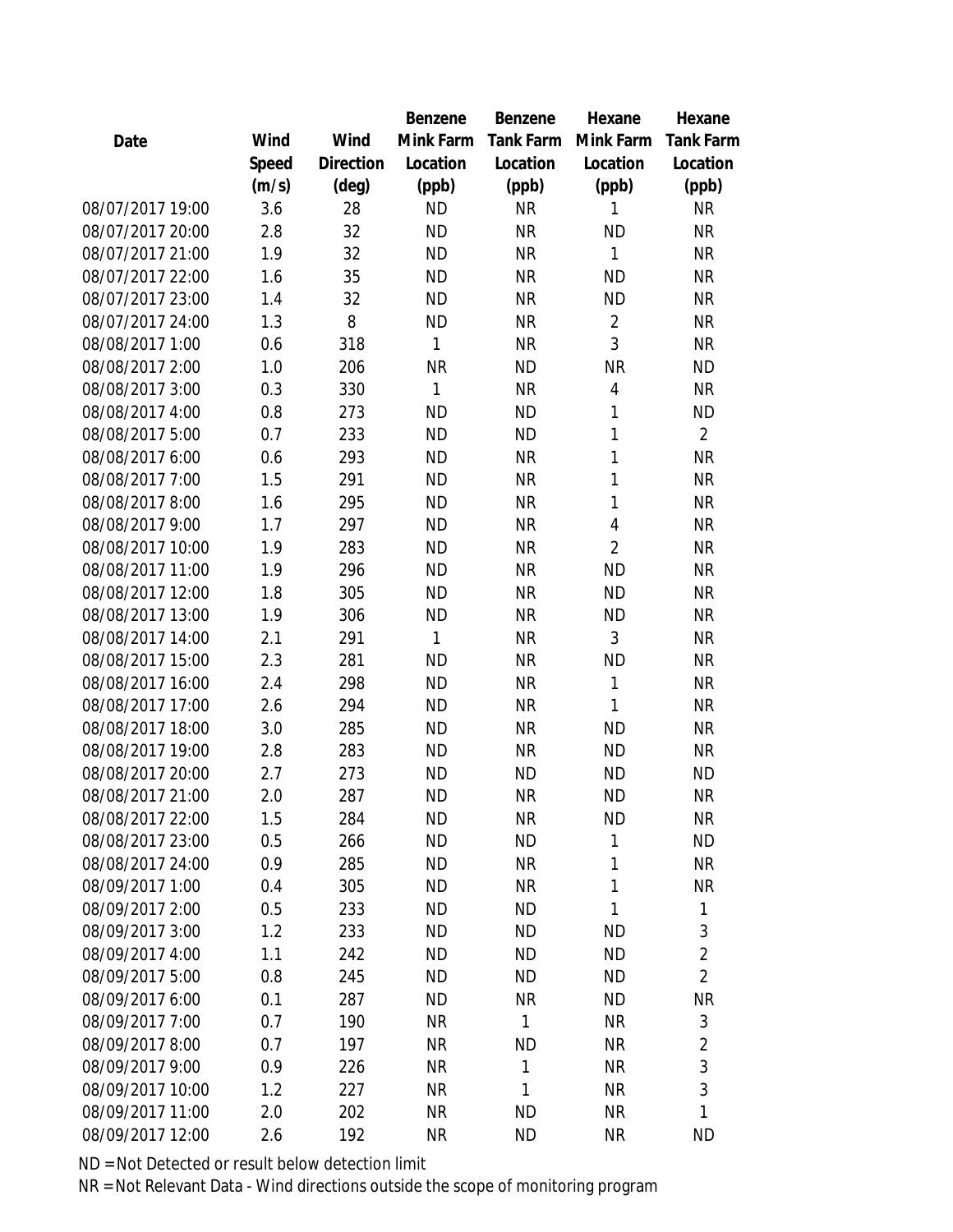|                  |       |                | Benzene   | Benzene   | Hexane    | Hexane           |
|------------------|-------|----------------|-----------|-----------|-----------|------------------|
| Date             | Wind  | Wind           | Mink Farm | Tank Farm | Mink Farm | <b>Tank Farm</b> |
|                  | Speed | Direction      | Location  | Location  | Location  | Location         |
|                  | (m/s) | $(\text{deg})$ | (ppb)     | (ppb)     | (ppb)     | (ppb)            |
| 08/09/2017 13:00 | 2.5   | 190            | <b>NR</b> | <b>ND</b> | <b>NR</b> | <b>ND</b>        |
| 08/09/2017 14:00 | 2.8   | 189            | <b>NR</b> | <b>ND</b> | <b>NR</b> | <b>ND</b>        |
| 08/09/2017 15:00 | 2.8   | 200            | <b>NR</b> | <b>ND</b> | <b>NR</b> | <b>ND</b>        |
| 08/09/2017 16:00 | 2.9   | 191            | <b>NR</b> | <b>ND</b> | <b>NR</b> | <b>ND</b>        |
| 08/09/2017 17:00 | 2.8   | 195            | <b>NR</b> | <b>ND</b> | <b>NR</b> | <b>ND</b>        |
| 08/09/2017 18:00 | 3.0   | 199            | <b>NR</b> | <b>ND</b> | <b>NR</b> | <b>ND</b>        |
| 08/09/2017 19:00 | 2.8   | 190            | <b>NR</b> | <b>ND</b> | <b>NR</b> | <b>ND</b>        |
| 08/09/2017 20:00 | 2.6   | 177            | <b>NR</b> | <b>ND</b> | <b>NR</b> | <b>ND</b>        |
| 08/09/2017 21:00 | 2.4   | 176            | <b>NR</b> | <b>ND</b> | <b>NR</b> | <b>ND</b>        |
| 08/09/2017 22:00 | 2.8   | 168            | <b>NR</b> | <b>NR</b> | <b>NR</b> | <b>NR</b>        |
| 08/09/2017 23:00 | 2.6   | 162            | <b>NR</b> | <b>NR</b> | <b>NR</b> | <b>NR</b>        |
| 08/09/2017 24:00 | 3.2   | 163            | <b>NR</b> | <b>NR</b> | <b>NR</b> | <b>NR</b>        |
| 08/10/2017 1:00  | 2.9   | 163            | <b>NR</b> | <b>NR</b> | <b>NR</b> | <b>NR</b>        |
| 08/10/2017 2:00  | 3.1   | 166            | <b>NR</b> | <b>NR</b> | <b>NR</b> | <b>NR</b>        |
| 08/10/2017 3:00  | 3.1   | 160            | <b>NR</b> | <b>NR</b> | <b>NR</b> | <b>NR</b>        |
| 08/10/2017 4:00  | 2.5   | 170            | <b>NR</b> | <b>ND</b> | <b>NR</b> | <b>ND</b>        |
| 08/10/2017 5:00  | 2.6   | 180            | <b>NR</b> | <b>ND</b> | <b>NR</b> | <b>ND</b>        |
| 08/10/2017 6:00  | 2.6   | 167            | <b>NR</b> | <b>NR</b> | <b>NR</b> | <b>NR</b>        |
| 08/10/2017 7:00  | 2.6   | 161            | <b>NR</b> | <b>NR</b> | <b>NR</b> | <b>NR</b>        |
| 08/10/2017 8:00  | 3.4   | 168            | <b>NR</b> | <b>NR</b> | <b>NR</b> | <b>NR</b>        |
| 08/10/2017 9:00  | 3.1   | 174            | <b>NR</b> | <b>ND</b> | <b>NR</b> | <b>ND</b>        |
| 08/10/2017 10:00 | 3.5   | 193            | <b>NR</b> | <b>ND</b> | <b>NR</b> | <b>ND</b>        |
| 08/10/2017 11:00 | 3.3   | 196            | <b>NR</b> | <b>ND</b> | <b>NR</b> | <b>ND</b>        |
| 08/10/2017 12:00 | 3.6   | 200            | <b>NR</b> | <b>ND</b> | <b>NR</b> | <b>ND</b>        |
| 08/10/2017 13:00 | 4.1   | 204            | <b>NR</b> | <b>ND</b> | <b>NR</b> | <b>ND</b>        |
| 08/10/2017 14:00 | 4.3   | 212            | <b>NR</b> | <b>ND</b> | <b>NR</b> | <b>ND</b>        |
| 08/10/2017 15:00 | 4.0   | 202            | <b>NR</b> | <b>ND</b> | <b>NR</b> | <b>ND</b>        |
| 08/10/2017 16:00 | 4.4   | 205            | <b>NR</b> | <b>ND</b> | <b>NR</b> | <b>ND</b>        |
| 08/10/2017 17:00 | 4.0   | 200            | <b>NR</b> | <b>ND</b> | <b>NR</b> | <b>ND</b>        |
| 08/10/2017 18:00 | 4.0   | 202            | <b>NR</b> | <b>ND</b> | <b>NR</b> | <b>ND</b>        |
| 08/10/2017 19:00 | 3.3   | 201            | NR        | <b>ND</b> | <b>NR</b> | <b>ND</b>        |
| 08/10/2017 20:00 | 2.4   | 186            | <b>NR</b> | <b>ND</b> | <b>NR</b> | <b>ND</b>        |
| 08/10/2017 21:00 | 2.7   | 182            | <b>NR</b> | <b>ND</b> | <b>NR</b> | <b>ND</b>        |
| 08/10/2017 22:00 | 4.9   | 224            | <b>NR</b> | <b>ND</b> | <b>NR</b> | 1                |
| 08/10/2017 23:00 | 3.1   | 256            | <b>ND</b> | 1         | <b>ND</b> | $\overline{2}$   |
| 08/10/2017 24:00 | 2.4   | 214            | <b>NR</b> | 1         | <b>NR</b> | $\overline{2}$   |
| 08/11/2017 1:00  | 2.4   | 255            | <b>ND</b> | 1         | <b>ND</b> | 1                |
| 08/11/2017 2:00  | 2.4   | 257            | <b>ND</b> | 1         | <b>ND</b> | $\overline{2}$   |
| 08/11/2017 3:00  | 2.8   | 251            | <b>ND</b> | 1         | <b>ND</b> | 1                |
| 08/11/2017 4:00  | 2.5   | 258            | <b>ND</b> | 1         | <b>ND</b> | 1                |
| 08/11/2017 5:00  | 2.5   | 250            | <b>ND</b> | 1         | <b>ND</b> | $\overline{2}$   |
| 08/11/2017 6:00  | 1.9   | 248            | <b>ND</b> | 1         | <b>ND</b> | $\overline{2}$   |
|                  |       |                |           |           |           |                  |